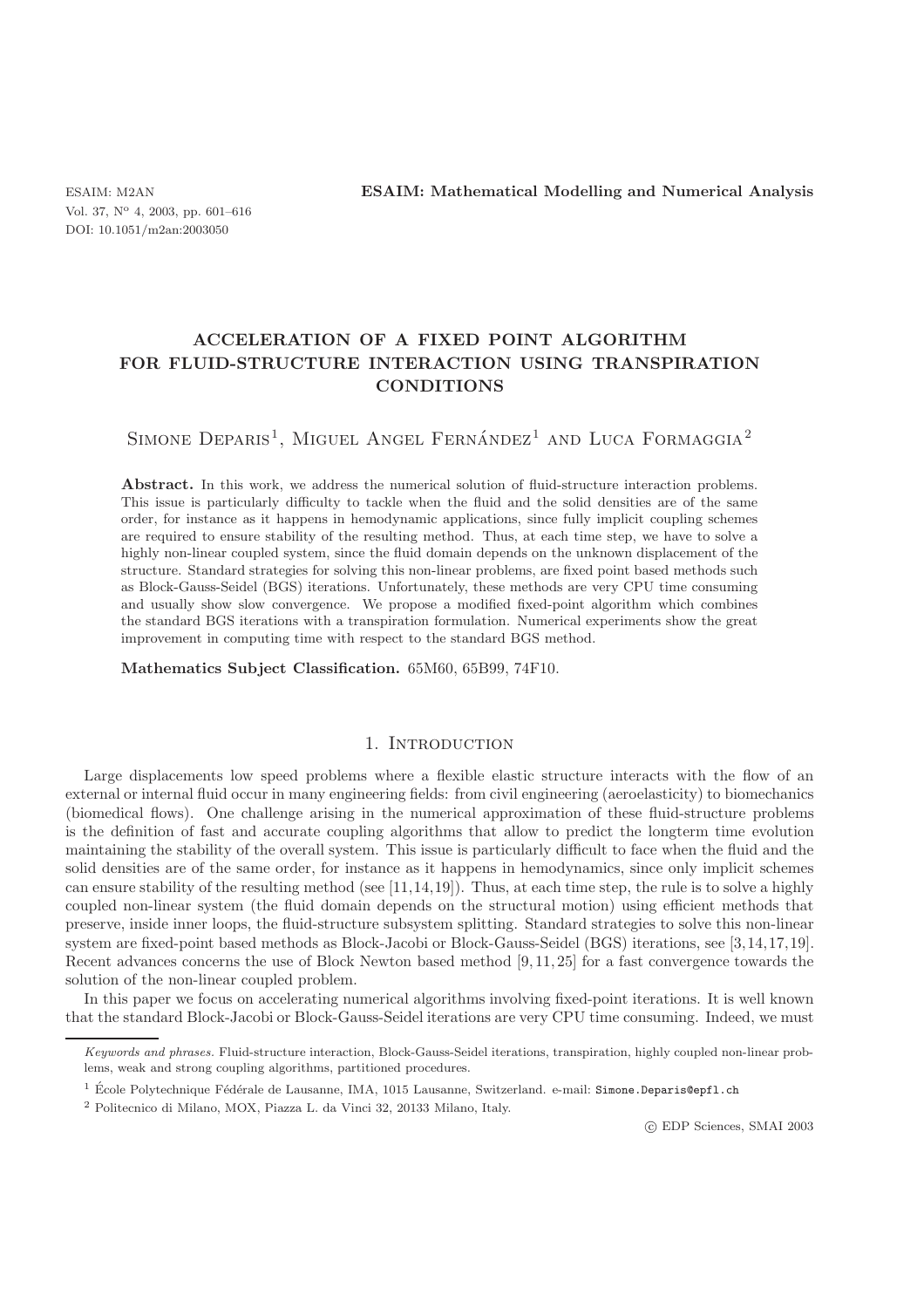602 S. DEPARIS *ET AL.*



FIGURE 1. Geometric configurations.

add to the often slow convergence of the algorithms the cost of updating the fluid mesh, and the corresponding fluid matrices, at each iteration. We propose a modified fixed-point algorithm which combines the Block-Gauss-Seidel iterations (see [3]) with a transpiration formulation (see [6, 8, 12, 16, 23, 24]). The underlying idea of our approach relies on the fact that standard BGS iterations associated to moderate interface deformations can be treated through transpiration techniques. These formulations do not require updating the fluid computational mesh and matrices. They only involve modifications of the interface boundary conditions.

The outline of this paper is as follows. In Section 2, we introduce the fluid-structure interaction problem and its mathematical description. We use the classical Arbitrary Lagrange-Euler formulation for the fluid. Section 3 we address the time discretization and the coupling algorithms, focusing on implicit schemes. We describe the BGS iterations. In Section 4 we provide the new algorithm, it combines the Block-Gauss-Seidel iterations with a transpiration formulation. Finally, in Section 5, we report the numerical results. They point out the great improvement in computing time of the proposed algorithm.

#### 2. Mechanical problem

The system under study occupies a moving domain  $\Omega(t)$  in its actual configuration. It is made of a deformable structure  $\Omega^{s}(t)$  (vessel wall, pipe-line, ...) surrounding a fluid under motion (blood, oil, ...) in the complement  $\Omega^{\text{f}}(t)$  of  $\Omega^{\text{s}}(t)$  in  $\Omega(t)$  (see Fig. 1). The problem consists in finding the time evolution of the configuration  $\Omega^{\text{f}}(t)$ , as well as the velocity and Cauchy stress tensor within the fluid and the structure.

We assume the fluid to be Newtonian, viscous, homogeneous and incompressible. Its behavior is described by its velocity and pressure. The elastic solid under large displacements is described by its velocity and its stress tensor. The classical conservation laws of the continuum mechanics drive the evolution of these unknowns.

The fluid state satisfies the following incompressible Navier-Stokes equations, written in Eulerian conservative formulation,

$$
\rho \frac{\partial u}{\partial t} + \text{div}[\rho u \otimes u - \sigma(u, p)] = 0, \quad \text{in} \quad \Omega^{\text{f}}(t),
$$
  
div  $u = 0$ , in  $\Omega^{\text{f}}(t)$ , (1)

where u, p and  $\rho$  stand for the fluid velocity, pressure and density, respectively. In addition, the fluid stress tensor is given by

$$
\sigma(u, p) = -p \mathbf{I} + \mu \left[ \nabla u + (\nabla u)^{\mathrm{T}} \right],
$$

 $\mu$  being the fluid dynamic viscosity.

Because of the large displacements, the time variation of the actual configuration cannot be neglected. The evolution of the fluid domain  $\Omega^{\text{f}}(t)$  is induced by the structural deformation through the fluid-structure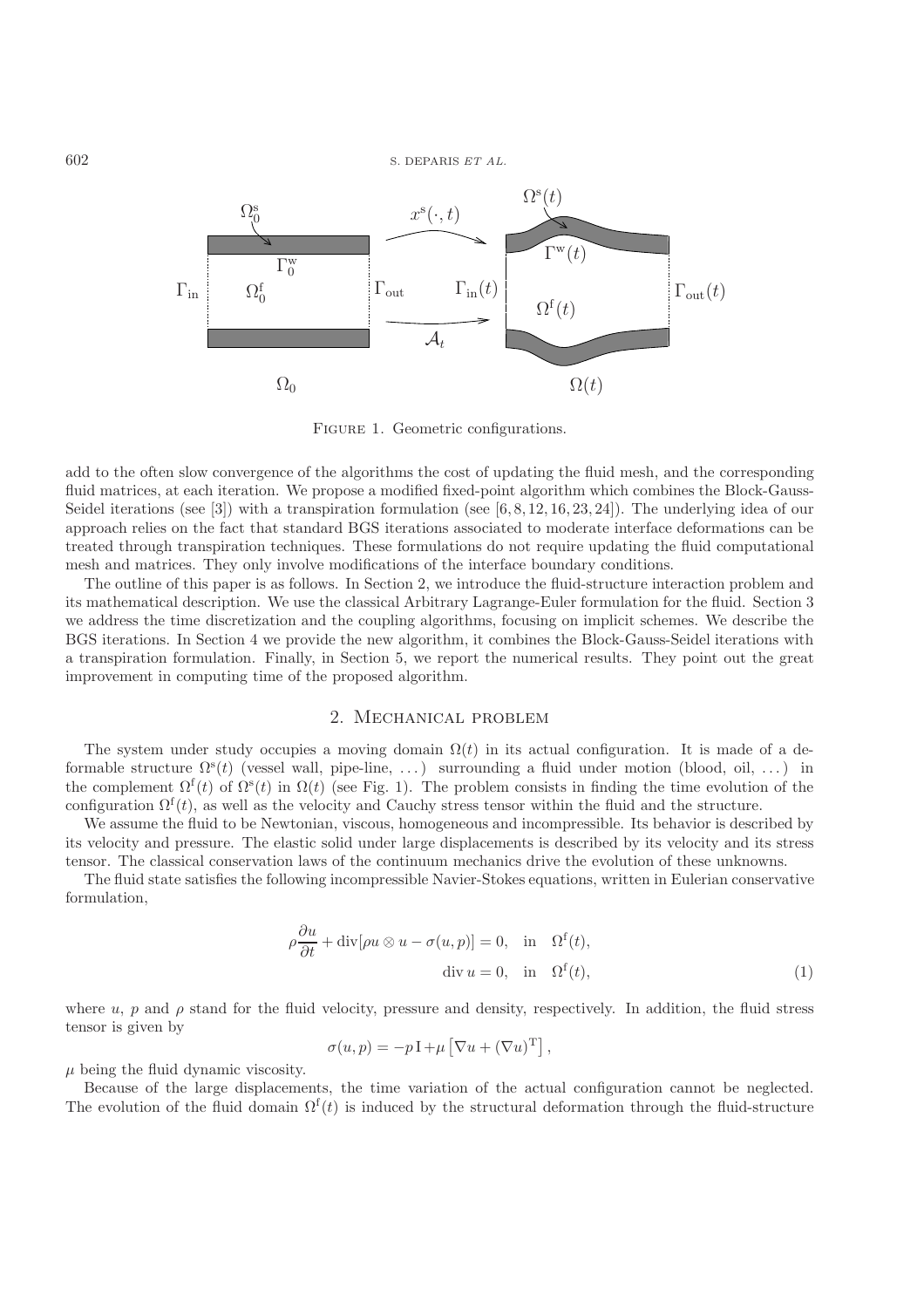interface  $\Gamma^{\mathbf{w}}(t)$ . Indeed, by definition

$$
\Omega^{\mathrm{f}}(t) = \Omega(t) - \overline{\Omega}^{\mathrm{s}}(t).
$$

It is convenient to describe  $\Omega^f(t)$  according to a map  $\mathcal{A}_t$  acting in a fixed reference domain  $\Omega_0^f$ . This approach is usually used for the solid domain  $\Omega^{s}(t)$ , by means of the Lagrangian formulation [2, 13], as we will make precise later on. However, the choice of a Lagrangian mapping is in general not convenient for the fluid domain. Indeed, besides inducing large mesh deformations, it will be inconsistent with the inflow and outflow boundary definition (which are in general at a fixed spatial location). Therefore, the evolution of  $\Omega^{\text{f}}(t)$  is handled by introducing a family of homeomorphisms  $\{\mathcal{A}_t\}_{t\in\mathbb{R}^+}$  (see Fig. 1)

$$
\mathcal{A}_t: \begin{array}{ccc} \Omega_0^{\rm f} & \longrightarrow & \mathbb{R}^3 \\ x_0 & \longmapsto & x = \mathcal{A}_t(x_0). \end{array}
$$

The choice of the configuration  $\Omega_0^f$  and of the map  $\mathcal{A}_t$  is rather arbitrary, a part for the obvious requirement that  $\mathcal{A}_t(\partial)\Omega_0^{\mathsf{f}} = \partial \Omega^{\mathsf{f}}(t)$ ,  $\partial \Omega^{\mathsf{f}}(t)$  being provided by the evolution of the fluid structure interface.

Hence the name of Arbitrary Lagrangian Eulerian (ALE) formulation given to the resulting equations. Given a material reference configuration  $\Omega_0^s$  for the solid (see Fig. 1) the map

$$
x^{\mathrm{s}}:\Omega^{\mathrm{s}}_0\times \mathbb{R}^+\longrightarrow \mathbb{R}^3,
$$

stands for the solid motion. For  $x_0 \in \Omega_0^s$ ,  $x^s(x_0, t)$  represents the position at time  $t \geq 0$  of the material point  $x_0$ . This corresponds to the classical Lagrangian flow [2,13]. The map  $\mathcal{A}_t$  can be defined from  $x_{\vert \Gamma_0^s}^s$ , as an arbitrary extension over the domain  $\Omega_0^f$ . In short, the ALE map  $\mathcal{A}_t$  is given by

$$
\mathcal{A}_t(x_0) = \text{Ext}(x^s|_{\Gamma_0^{\mathbf{w}}})(x_0, t), \quad \forall x_0 \in \Omega_0^{\mathbf{f}},
$$

where Ext represents an extension operator from  $\Gamma_0^{\text{w}}$  to  $\Omega_0^{\text{f}}$ .

**Remark 2.1.** In the sequel  $\frac{\partial}{\partial t}|_{x_0}$  stand for the time derivative operator keeping the space variable  $x_0$  fixed. More formally, if  $u: \Omega^{\{f\}}(t) \times \mathbb{R}^+ \to \mathbb{R}$ , then

$$
\frac{\partial u}{\partial t}_{|x_0} = \left[\frac{\partial}{\partial t} \left(u \circ \mathcal{A}_t\right)\right] \circ \mathcal{A}_t^{-1},
$$

where the composition operator applies to the space variables only.

**Remark 2.2.** The operator Ext is arbitrarily defined inside  $\Omega_0^f$ . It can be any reasonable extension of the material interface deformation:

$$
\mathcal{A}_t = \text{Ext}(x_{|\Gamma_0^{\mathbf{w}}}^s), \quad \frac{\partial \mathcal{A}_t}{\partial t}\big|_{\Gamma_0^{\mathbf{w}}} = \dot{x}_{|\Gamma_0^{\mathbf{w}}}^s.
$$

For instance, Ext may be defined from an harmonic extension of the interface displacement.

This map allows us to rewrite the time derivative in (1), yielding to the classical incompressible Navier-Stokes equations written in ALE conservative formulation [5,14], satisfied by  $u: \Omega_0^f \times \mathbb{R}^+ \longrightarrow \mathbb{R}^3$  and  $p: \Omega_0^f \times \mathbb{R}^+ \longrightarrow \mathbb{R}$ :

$$
\rho \frac{\partial J_{\mathcal{A}_t} u}{\partial t}\Big|_{x_0} + J_{\mathcal{A}_t} \operatorname{div} \left[ \rho u \otimes (u - w) - \sigma(u, p) \right] = 0, \quad \text{in} \quad \Omega^{\mathbf{f}}(t),
$$
  
 
$$
\operatorname{div} u = 0, \quad \text{in} \quad \Omega^{\mathbf{f}}(t), \tag{2}
$$

where the quantities  $J_{\mathcal{A}_t}$  and w are defined by:

$$
F_{\mathcal{A}_t} = \frac{\partial \mathcal{A}_t}{\partial x_0}, \quad J_{\mathcal{A}_t} = \det(F_{\mathcal{A}_t}) > 0, \quad w = \frac{\partial \mathcal{A}_t}{\partial t}.
$$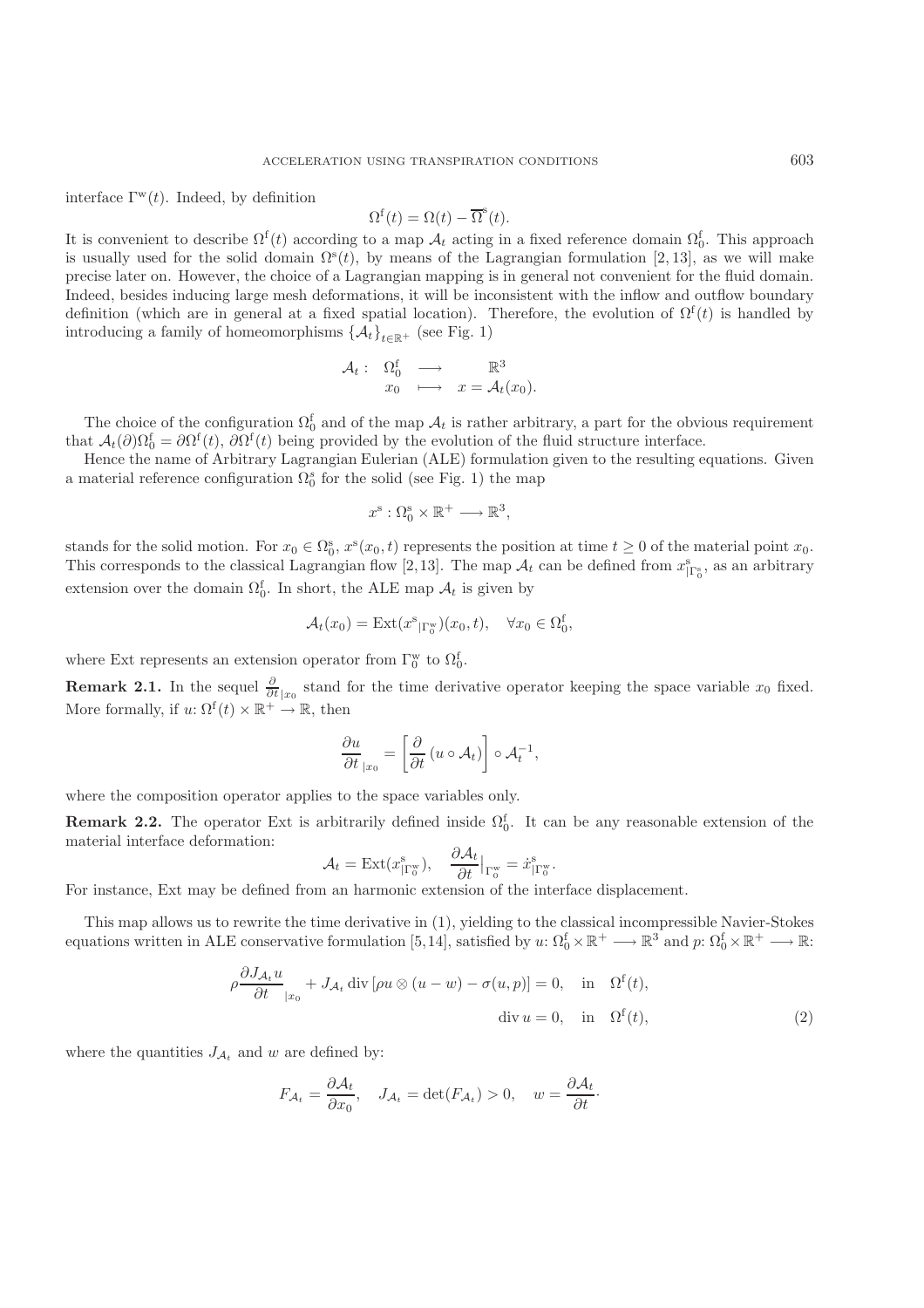**Remark 2.3.** By definition,  $\dot{x}^s$  represents the solid velocity, whereas w stands for the velocity of the fluid domain, which usually differs from the fluid velocity inside  $\Omega^{f}(t)$ .

The solid evolution is given by its displacement d around the reference material configuration  $\Omega_0^s$ ,

$$
x^s(x_0, t) = x_0 + d(x_0, t), \quad \forall x_0 \in \Omega_0^s,
$$

and the stress tensor field S (second Piola-Kirchoff tensor [2]). The field S is related to d through an appropriate constitutive law (see [2, 13]). Then, the pair  $(d, S)$  satisfies the non-linear elastodynamic equations [2]:

$$
\ddot{d} - \text{div}_0(FS) = f, \quad \text{in} \quad \Omega_0^s. \tag{3}
$$

The coupling between the solid and the fluid is realized through standard boundary conditions at the fluidstructure interface  $\Gamma_0^{\rm w}$ , namely, the kinematic continuity of the velocity and the dynamic continuity of the stress [14]:

$$
u = w, \text{ on } \Gamma_0^{\text{w}},
$$
  

$$
FSn_0 = J\sigma(u, p)F^{-T}n_0, \text{ on } \Gamma_0^{\text{w}},
$$
 (4)

where  $J$  and  $F$  are defined by

$$
F = \frac{\partial x^s}{\partial x_0}, \quad J = \det(F) > 0,
$$

and  $n_0$  stands for the unit normal vector on  $\Gamma_0^{\rm w}$  pointing inside  $\Omega_0^{\rm s}$ . In summary, the strong coupled problem, with a ALE formulation for the fluid, is given by:

$$
\rho \frac{\partial J_{\mathcal{A}_t u}}{\partial t}|_{x_0} + J_{\mathcal{A}_t} \operatorname{div} [\rho u \otimes (u - w) - \sigma(u, p)] = 0, \text{ in } \Omega^{\mathsf{f}}(t),
$$
  
\n
$$
\operatorname{div} u = 0, \text{ in } \Omega^{\mathsf{f}}(t),
$$
  
\n
$$
u = w, \text{ on } \Gamma_0^{\mathsf{w}},
$$
  
\n
$$
\sigma(u, p) n = g \text{ on } \Gamma_{\text{in}}(t) \cup \Gamma_{\text{out}}(t),
$$
  
\n
$$
\rho_0 \ddot{d} - \operatorname{div}_0(FS) = f, \text{ in } \Omega_0^{\mathsf{g}},
$$
  
\n
$$
F S n_0 = J \sigma F^{-T} n_0, \text{ on } \Gamma_0^{\mathsf{w}},
$$
  
\n
$$
d = 0, \text{ on } \Gamma_0^{\mathsf{D}},
$$
  
\n
$$
F S n_0 = 0, \text{ on } \Gamma_0^{\mathsf{N}},
$$
  
\n
$$
\mathcal{A}_t = \operatorname{Ext}(x_{|\Gamma_0^{\mathsf{w}}}^{\mathsf{s}}), \quad w = \frac{\partial \mathcal{A}_t}{\partial t}, \text{ in } \Omega_0^{\mathsf{f}},
$$
  
\n(5)

where g stands for the external forces acting on the fluid. For simplification purposes, no fluid body forces are considered. The boundary conditions to be imposed on  $\Gamma_{\rm in}(t) \cup \Gamma_{\rm out}(t)$  as well as on  $\partial\Omega_0^{\rm s} - \Gamma_0^{\rm w} = \Gamma_0^{\rm D} \cup \Gamma_0^{\rm N}$  will depend on the problem under consideration.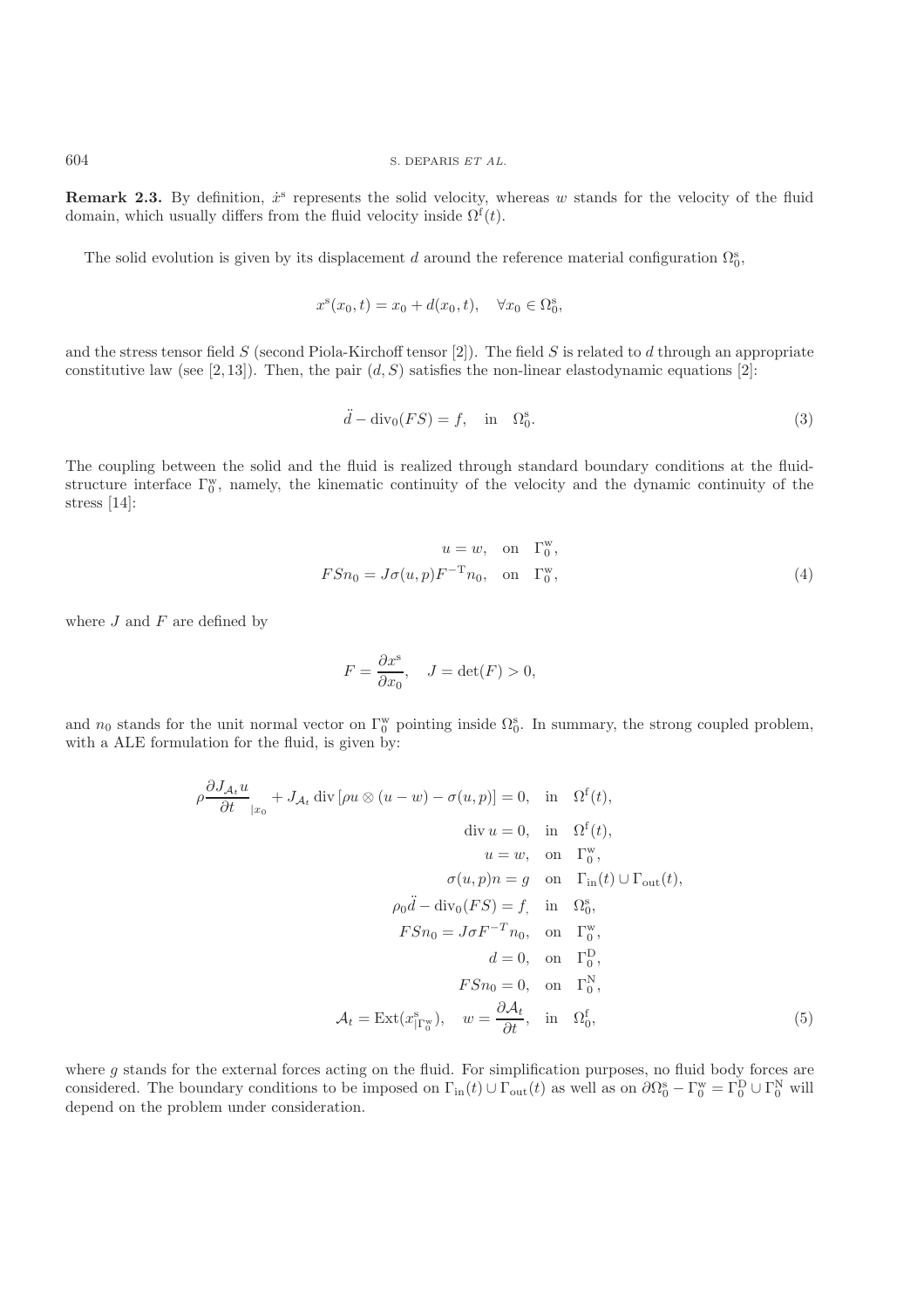Problem (5) can be written in weak variational form as follows: find  $\mathcal{A}_t: \Omega_0^{\mathsf{f}} \longrightarrow \mathbb{R}^3$ ,  $u: \Omega^{\mathsf{f}}(t) \times \mathbb{R}^+ \longrightarrow \mathbb{R}^3$ ,  $p: \Omega^{\text{f}}(t) \times \mathbb{R}^+ \longrightarrow \mathbb{R}$  and  $d: \Omega_0^{\text{s}} \times \mathbb{R}^+ \longrightarrow \mathbb{R}^3$  such that

$$
\rho \frac{d}{dt} \int_{\Omega^f(t)} u \cdot v^f dx - \rho \int_{\Omega^f(t)} \text{div}[u \otimes (u - w)] \cdot v^f dx + \int_{\Omega^f(t)} \sigma(u, p) : \nabla v^f dx - \int_{\Gamma_{\text{in}}(t) \cup \Gamma_{\text{out}}(t)} g(t) \cdot v^f dx + \int_{\Omega^f(t)} q^f dx dx = 0, \quad \forall (v^f, q^f) \in V^f \times Q^f,
$$

$$
u = w, \text{ on } \Gamma_0^{\text{w}},
$$
  
\n
$$
m^{\text{s}}(\ddot{d}, v^{\text{s}}) + a^{\text{s}}(d, v^{\text{s}}) = \int_{\Omega_0^{\text{s}}} f \cdot v^{\text{s}} dx - \int_{\Gamma_0^{\text{w}}} J\sigma(u, p) F^{-\text{T}} n_0 \cdot v^{\text{s}} dx,
$$
  
\n
$$
\forall v \in V^{\text{s}} = H_{\Gamma_0^{\text{D}}}^1(\Omega_0^{\text{s}})^3,
$$
  
\n
$$
\mathcal{A}_t = \text{Ext}(x_{|\Gamma_0^{\text{w}}}^{\text{s}}), \quad w = \frac{\partial \mathcal{A}_t}{\partial t}, \quad \text{in } \Omega_0^{\text{f}}.
$$
\n(6)

Here, the spaces of fluid test functions are defined, as in [10], by

$$
V^{\mathsf{f}} = \left\{ v \circ \mathcal{A}_t^{-1}, \quad v \in H^1(\Omega_0^{\mathsf{f}})^3 \right\}, \quad Q^{\mathsf{f}} = \left\{ q \circ \mathcal{A}_t^{-1}, \quad q \in L^2(\Omega_0^{\mathsf{f}}) \right\},
$$

and

$$
m^{\rm s}(\ddot{d},v^{\rm s})=\int_{\Omega_0^{\rm s}}\rho_0\ddot{d}\cdot v^{\rm s}\,{\rm d}x,\quad a^{\rm s}(d,v^{\rm s})=\int_{\Omega_0^{\rm s}}FS:\nabla v^{\rm s}\,{\rm d}x,
$$

stand for the solid mass and stiffness integrals. Similar integrals appear when dealing with more general structures such as elastic beams or shells in large displacements (see [1, 14]).

#### 3. Time discretization: coupling algorithms

Concerning the time discretization of (6) several schemes can be considered. A first strategy, for instance, leads to the standard *loosely coupled algorithms* [7, 20, 21]. It consists in using an explicit scheme for the fluid (respectively for the structure) and an implicit scheme for the structure (respectively for the fluid). Thus, at each time step, the fluid solution is completely determined starting from the solution of the previous time step and, once the fluid load at the interface has been computed, the structure can be advanced on time updating the position of the interface. In short, the geometry and the interface coupling are treated explicitly. This strategy is computationally cheap and performs well in many practical situations, for example, in aeroelasticity applications [7, 20, 21]. However, numerical experiments and some analysis on simplified models (see [11,14,19]) indicate that these staggered algorithms are unstable when the structure is light, more precisely when the fluid and structure densities are comparable, as it happens in hemodynamic applications. In these situations, fluidstructure equilibrium must be ensured at each time accurately. In other words, the geometry and the interface coupling have to be treated implicitly, and then implicit coupling schemes must be considered.

For these reasons, in this paper we will focus on fully coupled implicit schemes. In the sequel, we consider in (6) an implicit Euler treatment of the velocity derivatives in the fluid domain and a mid-point rule for the structural equation. The resulting time discretized problem writes: for  $n = 0, 1, \ldots$ , find  $u^{n+1}$ :  $\Omega^{\text{f}}(t_{n+1}) \longrightarrow \mathbb{R}^3$ ,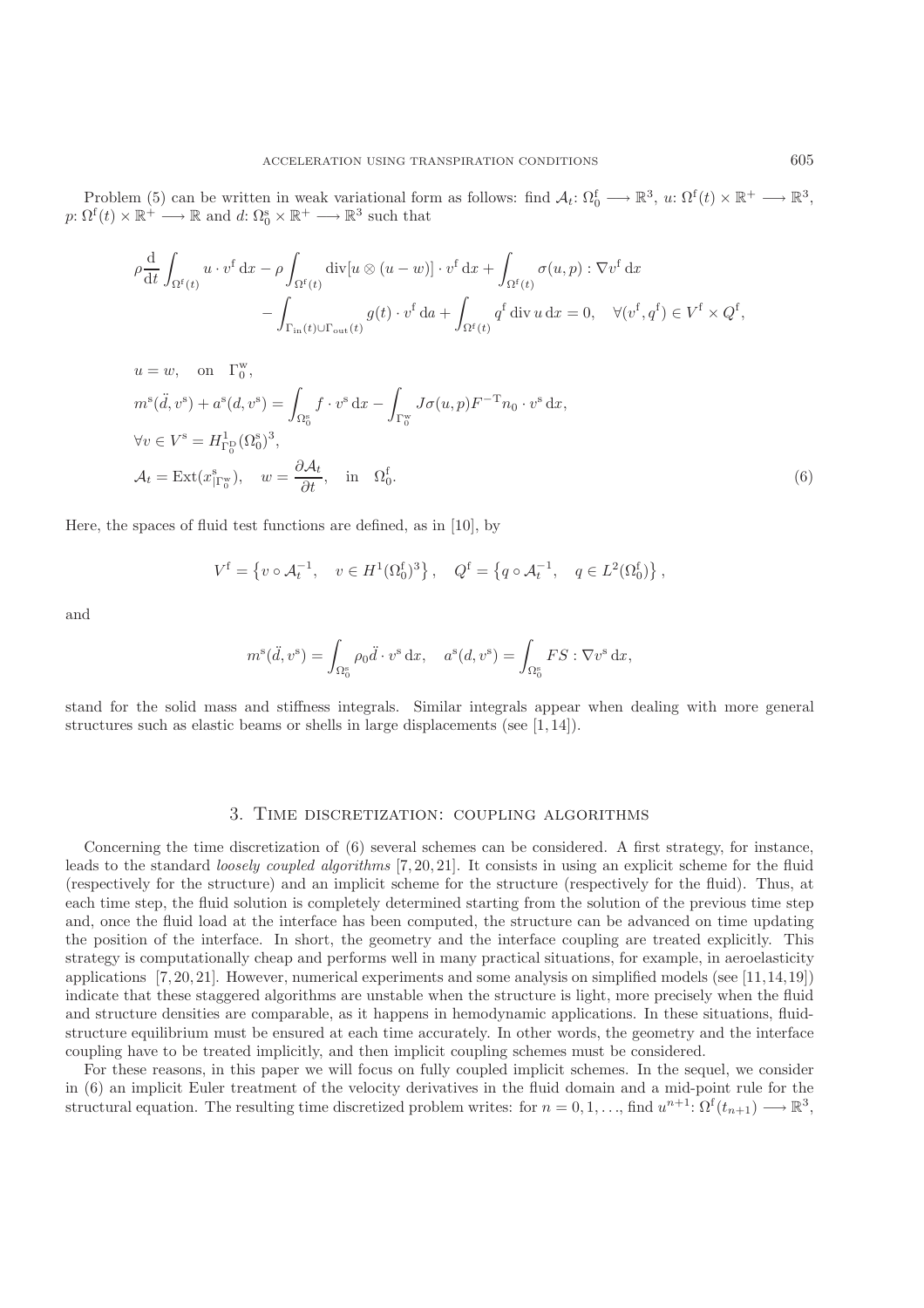$p^{n+1} \colon \Omega^{\mathsf{f}}(t_{n+1}) \longrightarrow \mathbb{R}$  and  $d^{n+1} \colon \Omega_0^{\mathsf{s}} \longrightarrow \mathbb{R}^3$  satisfying the following coupled non-linear problem:

$$
\mathcal{A}_{t_{n+1}} = \text{Ext}(x^{s,n+1} | \Gamma_0^{\text{w}}), \quad w^{n+1} = \frac{1}{\Delta t} \left( \mathcal{A}_{t_{n+1}} - \mathcal{A}_{t_n} \right), \quad \text{in} \quad \Omega_0^{\text{f}},
$$
\n
$$
\frac{\rho}{\Delta t} \int_{\Omega^{\text{f}}(t_{n+1})} u^{n+1} \cdot v^{\text{f}} \, dx + \rho \int_{\Omega^{\text{f}}(t_{n+1})} \text{div} \left[ u^{n+1} \otimes (u^{n+1} - w^{n+1}) \right] \cdot v^{\text{f}} \, dx
$$
\n
$$
+ \int_{\Omega^{\text{f}}(t_{n+1})} \sigma(u^{n+1}, p^{n+1}) : \nabla v^{\text{f}} \, dx - \int_{\Gamma_{\text{in}}(t_{n+1}) \cup \Gamma_{\text{out}}(t_{n+1})} g(t_{n+1}) \cdot v^{\text{f}} \, da
$$
\n
$$
+ \int_{\Omega^{\text{f}}(t_{n+1})} q^{\text{f}} \, \text{div} \, u^{n+1} \, dx = \frac{\rho}{\Delta t} \int_{\Omega^{\text{f}}(t_n)} u^n \cdot v^{\text{f}} \, dx, \quad \forall (v^{\text{f}}, q^{\text{f}}) \in V^{\text{f}} \times Q^{\text{f}},
$$
\n
$$
u^{n+1} = w^{n+1}, \quad \text{on} \quad \Gamma^{\text{w}}(t_{n+1}),
$$
\n
$$
\frac{1}{\Delta t} m^{\text{s}} (\dot{d}^{n+1} - \dot{d}^n, v^{\text{s}}) + \frac{1}{2} \left( a^{\text{s}} (d^{n+1}, v^{\text{s}}) + a^{\text{s}} (d^n, v^{\text{s}}) \right)
$$
\n
$$
= - \int_{\Gamma^{\text{w}}(t_{n+1})} \sigma(u^{n+1}, p^{n+1}) n \cdot v^{\text{s}} \, da, \quad \forall v^{\text{s}} \in V^{\text{s}},
$$
\n
$$
\frac{1}{2} (\dot{d}^{n+1} + \dot{d}^n) = \frac{1}{\Delta t} (d^{n+1} - d^n), \quad \text{in}
$$

The values at  $n = 0$  are provided by the initial conditions.

Therefore, at each time step, we have to solve a highly non-linear system, where the fluid domain and the structural displacement are tightly coupled. Assuming that problem (7) has been appropriately discretized in space, for instance by a FEM formulation, we formally write the resulting non-linear system as a fixed point problem,

$$
(xf, wf) = \mathcal{M}((xf, wf), (xs, ws)),
$$
 (fluid mesh update),  
(u, p) =  $\mathcal{F}((u, p), (xf, wf)),$  (fluid subproblem),  
(x<sup>s</sup>, w<sup>s</sup>) =  $\mathcal{S}((xs, ws), (u, p)),$  (solid subproblem), (8)

where  $(u, p)$ ,  $(x^s, w^s)$  and  $(x^f, w^f)$  stand, respectively, for the discretized fluid velocity and pressure, the structural motion and velocity, and the fluid domain motion and velocity at a given time step.

Standard strategies to solve (8) are Block-Jacobi or Block-Gauss-Seidel iterations, see [3]. For instance, the Block-Gauss-Seidel method consists in sub-iterating between the three subproblems. For  $k \geq 0$  we set

$$
(x_{k+1}^f, w_{k+1}^f) = \mathcal{M}((x_k^f, w_k^f), (x_k^s, w_k^s)),
$$
 (update the fluid mesh),  
\n
$$
(u_{k+1}, p_{k+1}) = \mathcal{F}((u_k, p_k), (x_{k+1}^f, w_{k+1}^f)),
$$
 (solve the fluid subproblem),  
\n
$$
(x_{k+1}^s, w_{k+1}^s) = \mathcal{S}((x_k^s, w_k^s), (u_{k+1}, p_{k+1})),
$$
 (solve the solid subproblem), (9)

with  $u_0, p_0, x_0^s, w_0^s, x_0^f$  and  $w_0^f$  given from fluid-structure state computed at the previous time step. We stop the iterations when the difference between two successive interface displacements falls below a fixed tolerance (see also Sect. 4). In some cases, it is mandatory – in order to obtain convergence – to add a relaxation step to the structure displacement, see [11, 14, 17, 19].

It is well known that this strategy is very CPU time consuming. Indeed, we must add to the often slow convergence of the algorithm the cost of updating the fluid mesh and the corresponding fluid matrices at each iteration. In this paper, we propose a method to improve the performance of the standard BGS iteration (9).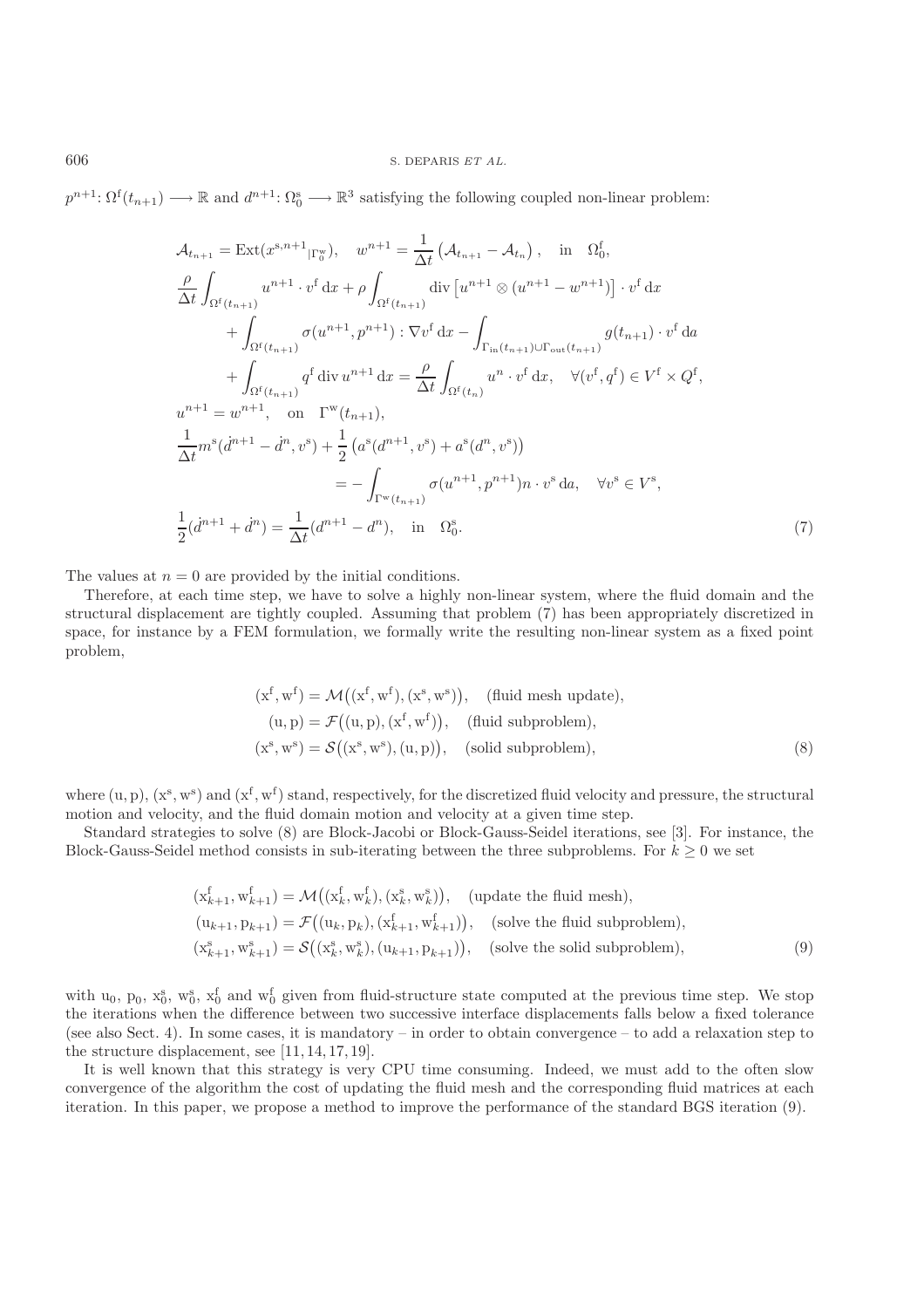## 4. New algorithm: BGS with transpiration

Each iteration of the Block-Gauss-Seidel method (9) involves the numerical solution of the following non- $\text{linear problem: for } k \geq 0 \text{ find } \mathcal{A}_{t_{n+1}}^{k+1} \colon \Omega_0^{\mathsf{f}} \longrightarrow \mathbb{R}^3, u_{k+1}^{n+1} \colon \Omega_{k+1}^{\mathsf{f}} \longrightarrow \mathbb{R}^3, p_{k+1}^{n+1} \colon \Omega_{k+1}^{\mathsf{f}} \longrightarrow \mathbb{R} \text{ and } d_{k+1}^{n+1} \colon \Omega_0^{\mathsf{s}} \longrightarrow \mathbb{R}^3$ satisfying:

$$
\mathcal{A}_{t_{n+1}}^{k+1} = \text{Ext}(x_k^{s,n+1}|_{\Gamma_0^w}), \quad w_{k+1}^{n+1} = \frac{1}{\Delta t} \left( \mathcal{A}_{t_{n+1}}^{k+1} - \mathcal{A}_{t_n} \right), \quad \text{in} \quad \Omega_0^f,
$$
\n
$$
\frac{\rho}{\Delta t} \int_{\Omega_{k+1}^f} u_{k+1}^{n+1} \cdot v^f \, dx + \rho \int_{\Omega_{k+1}^f} \text{div} \left[ u_{k+1}^{n+1} \otimes (u_k^{n+1} - w_{k+1}^{n+1}) \right] \cdot v^f \, dx
$$
\n
$$
+ \int_{\Omega_{k+1}^f} \sigma(u_{k+1}^{n+1}, p_{k+1}^{n+1}) : \nabla v^f \, dx - \int_{\Gamma_{\text{in}} \cup \Gamma_{\text{out}}} g(t_{n+1}) \cdot v^f \, da
$$
\n
$$
+ \int_{\Omega_{k+1}^f} q^f \, \text{div} \, u_{k+1}^{n+1} \, dx = \frac{\rho}{\Delta t} \int_{\Omega^f(t_n)} u^n \cdot v^f \, dx, \quad \forall (v^f, q^f) \in V^f \times Q^f,
$$
\n
$$
u_{k+1}^{n+1} = w_{k+1}^{n+1}, \quad \text{on} \quad \Gamma_k^w,
$$
\n
$$
\frac{1}{\Delta t} m^s (\dot{d}_{k+1}^{n+1} - \dot{d}^n, v^s) + \frac{1}{2} \left( a^s (d_k^{n+1}, v^s) + a^s (d^n, v^s) \right)
$$
\n
$$
= - \int_{\Gamma_{k+1}^w} \sigma(u_{k+1}^{n+1}, p_{k+1}^{n+1}) n \cdot v^s \, da, \quad \forall v^s \in V^s,
$$
\n
$$
\frac{1}{2} (\dot{d}_{k+1}^{n+1} + \dot{d}^n) = \frac{1}{\Delta t} (d_{k+1}^{n+1} - d^n), \quad \text{in} \quad \Omega_0^s.
$$
\n(10)

Here  $\mathcal{A}_{t_{n+1}}^{k+1}$  represents the ALE map computed at the  $(k+1)$ -th iteration of the BGS method, and  $\Omega_{k+1}^{\text{f}}$  the corresponding fluid domain, namely  $\Omega_{k+1}^{\mathbf{f}} = \mathcal{A}_{t_{n+1}}^{k+1}(\Omega_0^{\mathbf{f}})$ .

Then main disadvantage of the standard BGS method lies on the fact that its iterations are very costly. Indeed, each iteration (10) involves an update of the fluid domain  $\Omega_{k+1}^{\text{f}}(t_{n+1})$  and of its velocity  $w_{k+1}^{n+1}$ . Consequently, the fluid matrices have to be recomputed on this new configuration. This feature arises because we are using an ALE formulation for the fluid (large displacements are involved in the whole fluid-structure problem). However, between to successive BGS iterations the fluid-structure interface frequently exhibits moderate variations.

In order to be able to solve a low cost fluid-structure problems featuring moderate deformation, aeronautical engineers have developed transpiration techniques, from an idea of Lighthill [15]. These formulations do not require to update the computational grid, but only involve modifications of the interface boundary conditions (see for instance  $[6, 8, 12, 16, 23, 24]$ ). Consequently, whenever the fluid-structure interface shows a "small" variation (with respect to a specified tolerance TOL<sub>trans</sub>) between steps k and  $k + 1$  of (10), the interface motion can be taken into account for the fluid problem through transpiration boundary conditions, without the need of updating the mesh and, consequently, the system matrices.

A transpiration interface condition on  $\Gamma_k^{\rm w}$  can be derived, in a heuristic way (see [12, 16, 23, 24] and refer to [6, 8, 18] for a more rigorous justification), from a truncated Taylor expansion of the fluid velocity in the neighborhood of the reference fluid-structure interface  $\Gamma_k^{\rm w}$ , see Figure 2:

$$
u_{k+1}^{n+1}(x_{k+1}^{\mathbf{f}}) = u_{k+1}^{n+1}(x_k^{\mathbf{f}}) - \nabla u_{k+1}^{n+1}(x_k^{\mathbf{f}})(x_{k+1}^{\mathbf{f}} - x_k^{\mathbf{f}}) + o(||x_{k+1}^{\mathbf{f}} - x_k^{\mathbf{f}}||),
$$
\n(11)

on  $\Gamma_0^{\rm w}$ . Thus, from the kinematic condition

$$
u_{k+1}^{n+1} = w_{k+1}^{n+1}, \quad \text{on} \quad \Gamma_{k+1}^{\mathbf{w}},
$$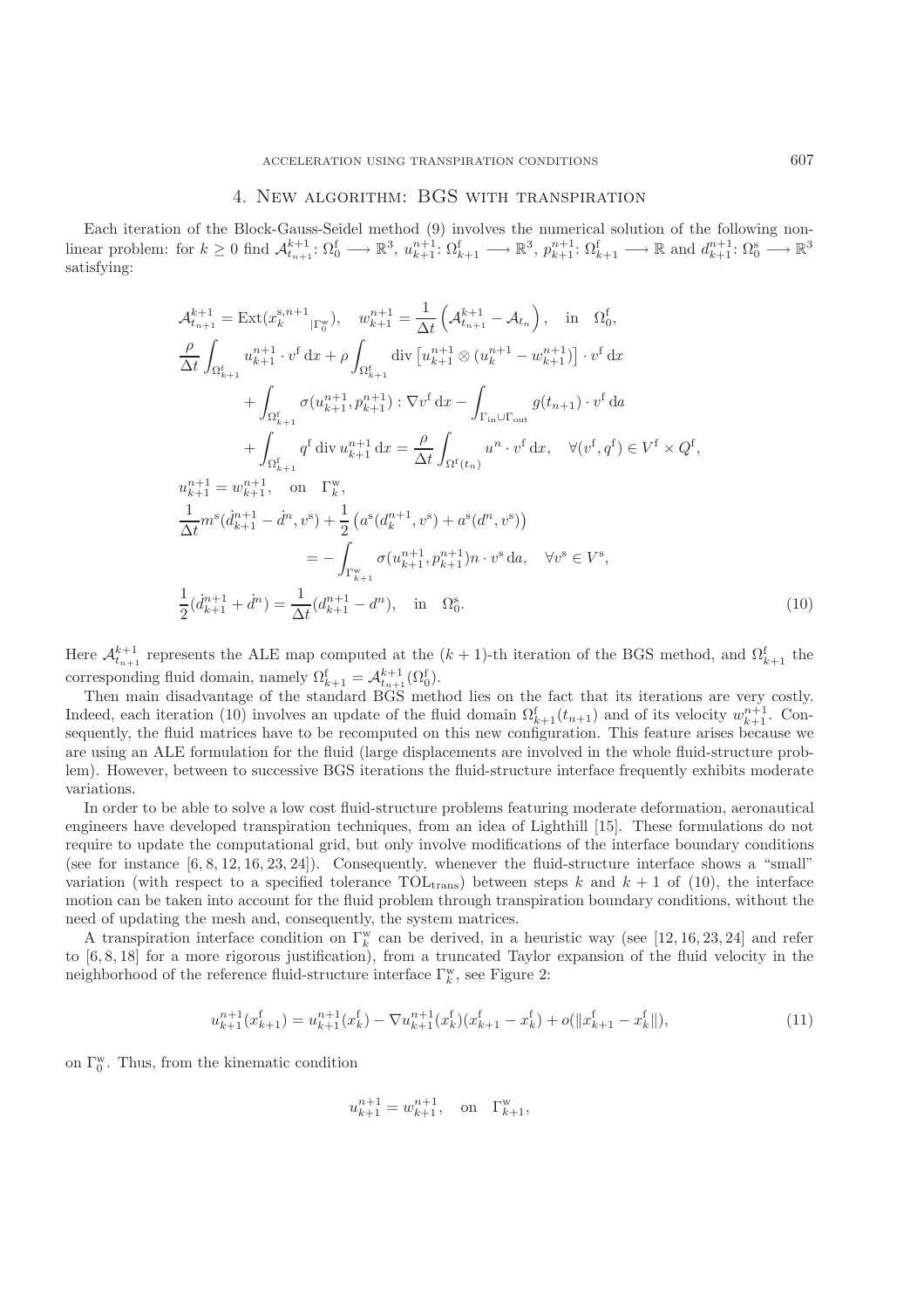

Figure 2. Taylor expansion of the fluid velocity.

we get the following transpiration condition on the known interface  $\Gamma_k^{\rm w}$ 

$$
u_{k+1}^{n+1} = w_{k+1}^{n+1} - \nabla u_{k+1}^{n+1} (x_{k+1}^{\mathbf{f}} - x_k^{\mathbf{f}}), \text{ on } \Gamma_k^{\mathbf{w}}.
$$

The implicit dependence on  $u_{k+1}^{n+1}$  can be made explicit by modifying the relation into

$$
u_{k+1}^{n+1} = w_{k+1}^{n+1} - \nabla u_k^{n+1} (x_{k+1}^{\text{f}} - x_k^{\text{f}}).
$$
\n(12)

This latter condition can now be used to approximate the fluid subproblem in (10). Indeed, by setting

$$
\Omega^\mathrm{f}_\mathrm{trans} = \Omega^\mathrm{f}_k, \quad \Gamma^\mathrm{w}_\mathrm{trans} = \Gamma^\mathrm{w}_k, \quad u_\mathrm{trans}^{n+1} = u_k^{n+1}, \quad w_\mathrm{trans}^{n+1} = w_k^{n+1},
$$

we introduce the following transpired fluid subproblem

$$
w_{k+1}^{n+1} = \frac{1}{\Delta t} \left( d_k^{n+1} - d^n \right), \text{ on } \Gamma_0^{\text{w}},
$$
  
\n
$$
\frac{\rho}{\Delta t} \int_{\Omega_{\text{trans}}^{\epsilon}} u_{k+1}^{n+1} \cdot v^{\epsilon} \, dx + \rho \int_{\Omega_{\text{trans}}^{\epsilon}} \text{div} \left[ u_{k+1}^{n+1} \otimes (u_{\text{trans}}^{n+1} - u_{\text{trans}}^{n+1}) \right] \cdot v^{\epsilon} \, dx
$$
  
\n
$$
+ \int_{\Omega_{\text{trans}}^{\epsilon}} \sigma(u_{k+1}^{n+1}, p_{k+1}^{n+1}) : \nabla v^{\epsilon} \, dx - \int_{\Gamma_{\text{in}}(t_{n+1}) \cup \Gamma_{\text{out}}(t_{n+1})} g(t_{n+1}) \cdot v^{\epsilon} \, da
$$
  
\n
$$
+ \int_{\Omega_{\text{trans}}^{\epsilon}} q^{\epsilon} \, \text{div} \, u_{k+1}^{n+1} \, dx = \frac{\rho}{\Delta t} \int_{\Omega^{f}(t_n)} u^n \cdot v^{\epsilon} \, dx, \quad \forall (v^{\epsilon}, q^{\epsilon}) \in V^{\epsilon} \times Q^{\epsilon},
$$
  
\n
$$
u_{k+1}^{n+1} = w_{k+1}^{n+1} - \nabla u_{k}^{n+1} (d_{k+1}^{n+1} - d_{k}^{n+1}), \quad \text{on } \Gamma_{\text{trans}}^{\text{w}},
$$
\n(13)

The obtained fluid-subproblem allow us to take into account the interface motion, while keeping a fixed fluid domain. This is achieved by using non-standard boundary conditions on the fixed reference interface  $\Gamma^{\rm w}_{\rm trans}$ , without the need of updating the mesh and, consequently, the system matrices.

**Remark 4.1.** In (13) the velocity  $w_{k+1}^{n+1}$  is no longer needed inside the fluid domain. Therefore, we just compute it at the fluid structure interface  $\Gamma_0^{\text{w}}$ .

In the same way, the fluid load at the moving interface can be recovered from a similar Taylor expansion:

$$
\sigma_{k+1}(x_{k+1}^f) = \sigma_{k+1}(x_k^f) + \nabla \sigma_{k+1}(x_k^f)(x_{k+1}^f - x_k^f) + o(||x_{k+1}^f - x_k^f||),\tag{14}
$$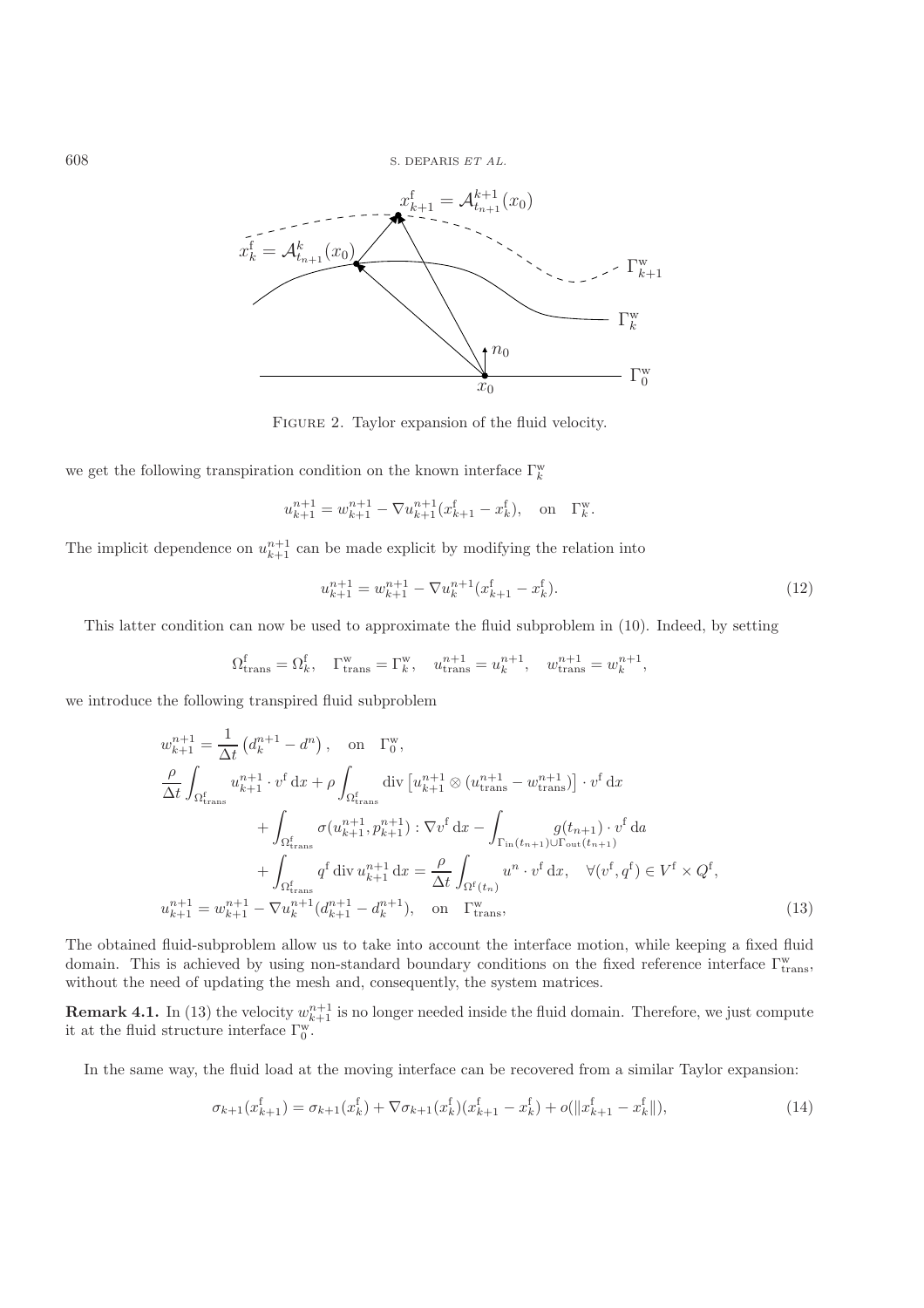on  $\Gamma_0^{\text{w}}$ . Thus, in (10), the solid subproblem can be now replaced by

$$
\frac{1}{\Delta t} m^s (\dot{d}_{k+1}^{n+1} - \dot{d}^n, v^s) + \frac{1}{2} \left( a^s (d_k^{n+1}, v^s) + a^s (d^n, v^s) \right)
$$
\n
$$
= - \int_{\Gamma_0^w} J_{\mathcal{A}_{t+1}^{k+1}} \left( \sigma_{k+1} + \nabla \sigma_{k+1} (x_{k+1}^f - x_k^f) \right) F_{\mathcal{A}_{t+1}^{k+1}}^{-T} n_0 \cdot v^s \, da, \quad \forall v^s \in V^s,
$$
\n
$$
\frac{1}{2} (\dot{d}_{k+1}^{n+1} + \dot{d}^n) = \frac{1}{\Delta t} (d_{k+1}^{n+1} - d^n), \quad \text{in} \quad \Omega_0^s.
$$
\n(15)

**Remark 4.2.** A simpler approximation, see [6, 16], can be obtained by replacing the first order Taylor expansions (11) and (14) by zeroth order expressions. Hence, the interface transpiration condition in (13) reduces to

$$
u_{k+1}^{n+1} = w_{k+1}^{n+1}, \quad \text{on} \quad \Gamma_{\text{trans}}^{\text{w}},
$$

and the fluid interface load in (15) to

$$
\int_{\Gamma_k^{\rm w}} \sigma_{k+1} n \cdot v^{\rm s} \, \mathrm{d}a. \tag{16}
$$

By exploiting the previous considerations we have derived the modified BGS algorithm reported in Figure 3. The boxes on the right of Figure 3 represents the transpiration loop. Here, instead of updating fluid mesh and matrices, we just enforce the transpiration velocity  $w_{k+1}^{n+1} - \nabla u_k^{n+1}(x_{k+1}^{\text{f}} - x_k^{\text{f}})$  at the interface. Tolerances TOL<sup>in</sup><sub>trans</sub> and TOL<sup>out</sup> define the range of relative interface displacements where the transpiration formulation will be used. The convergence test of the whole algorithm is always made after two standard BGS iterations, (2x in the figure), in order to ensure the convergence of the original coupled problem. This also implies that the algorithm terminates with standard BGS iterations and with an updated mesh.

The convergence test can be done on the relative error

$$
\frac{\|d_{k+1}^{n+1}-d_k^{n+1}\|}{\|d_{k+1}^{n+1}\|}<\text{TOL},
$$

in a suitable norm, for example the discrete  $L^{\infty}$  norm. The main advantage of the relative error is that it is adimensional. However, when the structure is almost at rest, this stopping criterion becomes too restrictive. This is not the case when using adimensional absolute errors. Therefore, we have chosen here the following expression

$$
\frac{\|d_{k+1}^{n+1} - d_k^{n+1}\|}{\mathrm{d}^{\text{ref}}} < \text{TOL},
$$

where dref is a reference displacement for the fluid domain. For example, for the study of blood flow in an artery it could be the mean radius of the vessel.

In order to test whether to activate the transpiration part of the algorithm, the relative error described above is useless. Indeed, what we have to measure in this case is how much the computational fluid domain is distant from the actual fluid domain. The transpiration may be adopted only when this distance is small. Hence, the condition that has to be satisfied is

$$
\frac{\|d_{k+1}^{n+1}-d_{\text{trans}}^{n+1}\|}{L_k^{\text{ref}}} < \text{TOL}_{\text{trans}},
$$

where  $L_k^{\text{ref}}$  is a characteristic length of the fluid domain at the k<sup>th</sup> iteration. In blood fluid dynamics  $L_k^{\text{ref}}$  can be taken as the minimum of  $||R + d_k^{n+1}||$  over the interface points.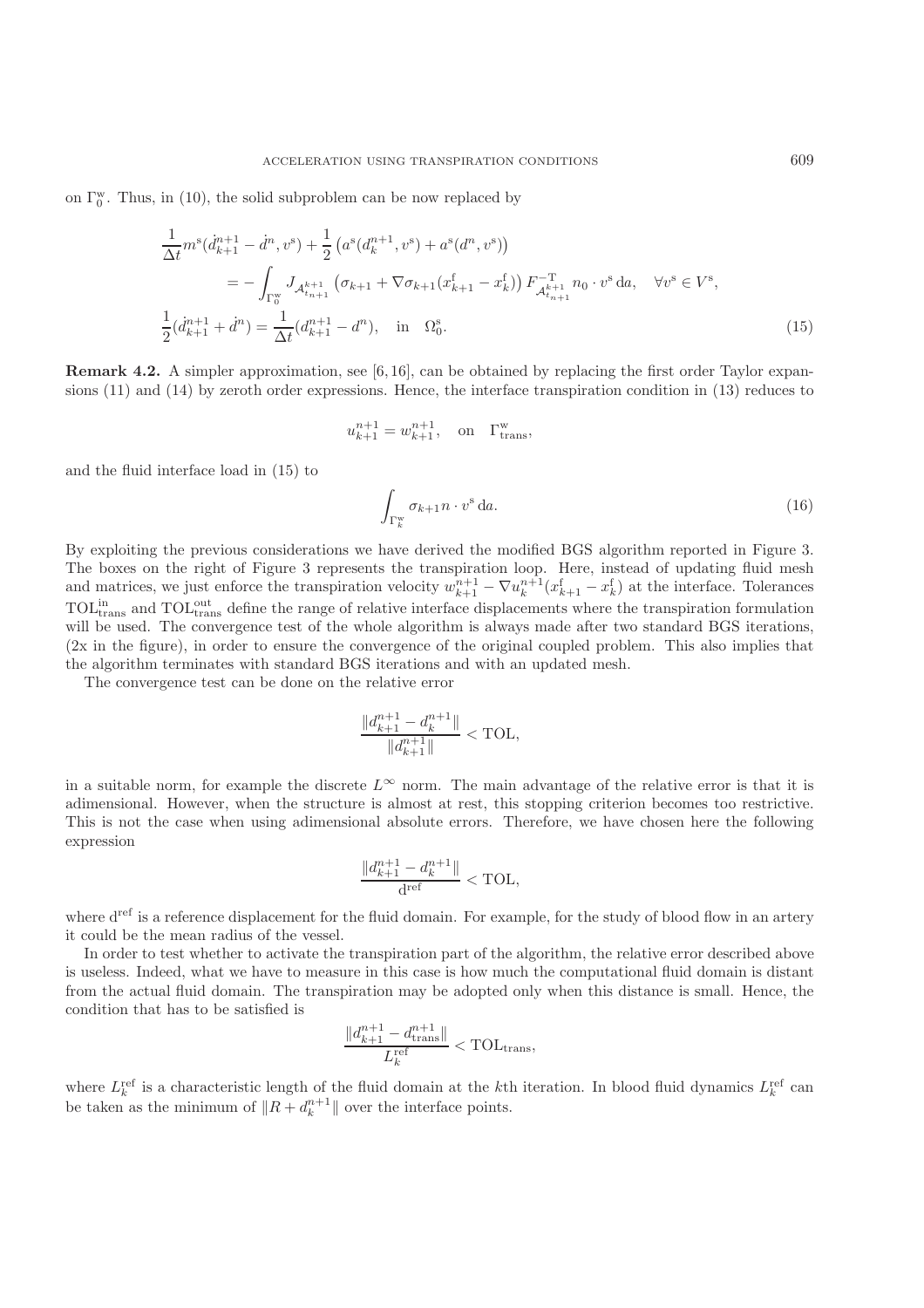

Figure 3. Diagram of the proposed algorithm. On the left, the BGS part; on the right, the transpiration steps.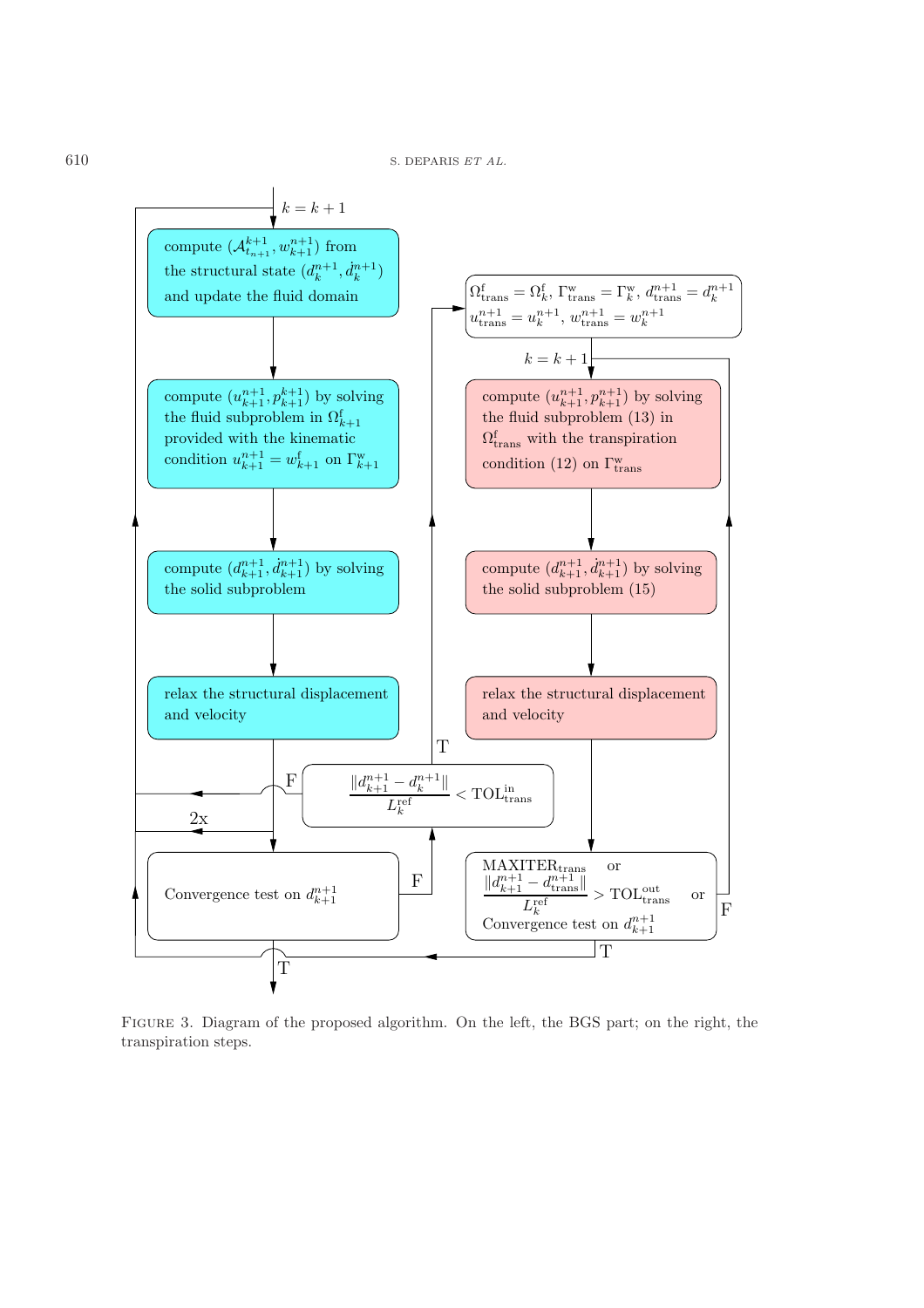

FIGURE 4. The computational domain.

## 5. Numerical experiment

We have applied the above algorithm to a fluid-structure problem arising in the modeling of blood flow on large arteries. Namely, a thin elastic tube conveying an incompressible viscous fluid. In order to simplify the problem we considered the axisymmetric incompressible Navier-Stokes equations without rotation (see [4]) combined with a generalized string model (see [19]) for the structure. The initial domain is a cylinder of radius  $R = 0.5$  cm and length  $L = 12$  cm (see Fig. 4). The cylinder wall may deform only along the radial direction. The fluid and the structure are initially at rest.

The weak axisymmetric formulation of the Navier-Stokes equations reads

$$
\rho \frac{d}{dt} \int_{\hat{\Omega}(t)} r u \cdot v + \rho \int_{\hat{\Omega}(t)} r ((u - w) \cdot \nabla u) u \cdot v + \rho \int_{\hat{\Omega}(t)} r \operatorname{div}_a(w) uv + \rho \int_{\hat{\Omega}(t)} w_r uv + \n+ 2\mu \int_{\hat{\Omega}(t)} r \varepsilon_a(u) : \varepsilon_a(v) + 2\mu \int_{\hat{\Omega}(t)} \frac{1}{r} u_r v_r - \int_{\hat{\Omega}(t)} r p \operatorname{div}_a v - \int_{\hat{\Omega}(t)} p v_r \n+ \int_{\hat{\Omega}(t)} r q \operatorname{div}_a u + \int_{\hat{\Omega}(t)} q u_r = \int_{\hat{\Omega}(t)} r f \cdot v + \int_{\hat{\Gamma}^N(t)} r g \cdot v,
$$

where

$$
u = \begin{pmatrix} u_r \\ u_z \end{pmatrix}, w = \begin{pmatrix} w_r \\ w_z \end{pmatrix}, v = \begin{pmatrix} v_r \\ v_z \end{pmatrix}, f = \begin{pmatrix} f_r \\ f_z \end{pmatrix}, g = \begin{pmatrix} g_r \\ g_z \end{pmatrix},
$$

and

$$
\varepsilon_a(u) = \frac{1}{2} \left( \nabla_a u + (\nabla_a u)^T \right), \quad \nabla_a = \left( \begin{array}{c} \partial_r \\ \partial_z \end{array} \right), \quad \text{div}_a u = \partial_r u_r + \partial_z u_z,
$$

stand for differential operators in the cylindrical coordinates,  $\hat{\Omega}(t)$  for the half section of the fluid domain  $\Omega^{f}(t)$ at time t and  $\hat{\Gamma}^{N}(t) = \hat{\Gamma}_{\text{in}}(t) \cup \hat{\Gamma}_{\text{out}}(t)$  the inlet and outlet Neumann boundary sections.

The wall displacement  $\eta$  is modeled by a *vibrating string* model (see [22]) governed by the equation

$$
\rho_w \, h \frac{\partial^2 \eta}{\partial t^2} - S_z \frac{\partial^2 \eta}{\partial z^2} + \frac{Eh}{\left( 1 - \nu^2 \right) R^2} \eta = H,
$$

where the forcing term H is equal to  $(\sigma(u, p - p_0)n) \cdot e_r$  (the full contribution of the fluid Cauchy tensor to the normal stress is taken into account). The external pressure  $p_0$  and the initial pressure of the fluid are both set equal to zero. The wall density is  $\rho_w = 1.1 \text{ g/cm}^3$ , its thickness  $h = 0.1 \text{ cm}$ , Young Modulus  $E = 0.75 \cdot 10^4$  dyne/cm<sup>2</sup>, Poisson coefficient  $\nu = 0.5$  and longitudinal stress  $S_z = 2.5 \cdot 10^4$  dyne.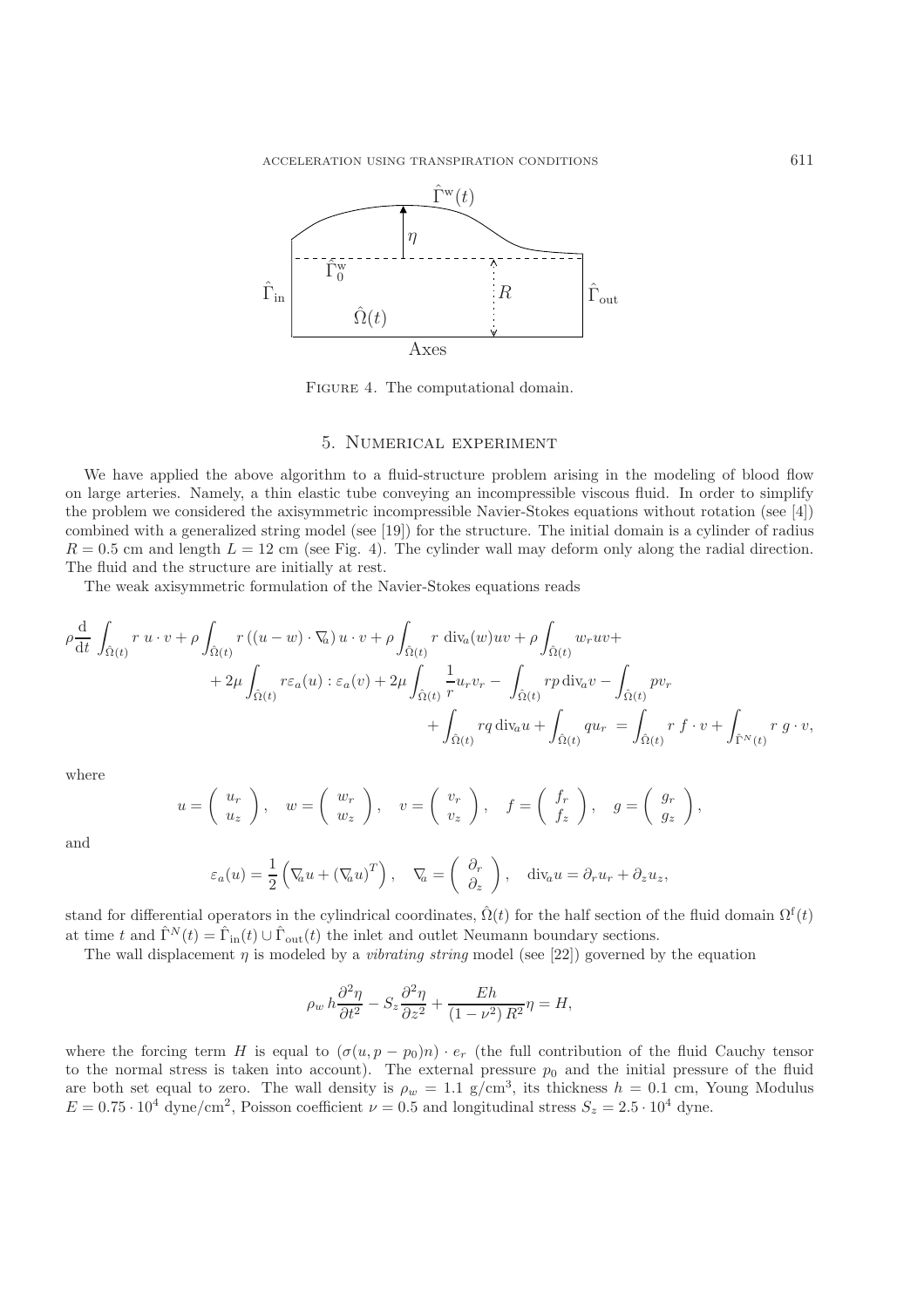#### 612 S. DEPARIS *ET AL.*



Figure 5. Iterations history.

On the outlet we impose  $\sigma(u, p)n = 0$  and on the inlet one "pressure wave" of a period of 5 ms, *i.e.*,

$$
\sigma(u, p)n = \begin{cases}\n-\frac{P_{\text{in}}}{2} \left[ 1 - \cos\left(\frac{2\pi t}{5}\right) \right] n, & t \le 5 \,\text{ms}, \\
0, & t > 5 \,\text{ms},\n\end{cases}
$$

with  $P_{\text{in}} = 2 \cdot 10^4$  dyne/cm<sup>2</sup>. The fluid density is  $\rho = 1$  g/cm<sup>3</sup> and the viscosity  $\mu = 0.035$  poise. We have adopted axisymmetric  $\mathbb{P}_1$ iso $\mathbb{P}_2/\mathbb{P}_1$  finite elements for the fluid and  $\mathbb{P}_1$  for the structure. The time is discretized by a mid-point scheme for the structure and implicit Euler for the fluid equations (see [19]), with a time step of  $\Delta t = 0.1$  ms and a relaxation parameter  $\omega = 0.01$ .

We have used the simplified form (16) for the forcing term and the following values for the tolerances in the proposed numerical scheme:  $TOL = 10^{-6}$  for the fixed-point (absolute) convergence test with reference displacement equal to 10% of the initial radius of the artery,  $\text{TOL}^{\text{in}}_{\text{trans}} = 0.05$ ,  $\text{TOL}^{\text{out}}_{\text{trans}} = 0.1$  and MAXITER<sub>trans</sub> = 50. We take as characteristic length of the domain the initial radius of the artery,  $L_k^{\text{ref}} = R$ .

In Figure 5 we report the number of sub-iterations per time step required by the standard BGS method compared with the one obtained using the modified BGS scheme with transpiration. The number of BGS iterations is strongly reduced in the transpiration version. Let us notice that at each time step, the number of outer iterations is almost equal in the two schemes. However, the computing time is greatly reduced: a gain of 40% over 240 time steps. Figure 6 shows the wall displacement obtained by the standard and accelerated BGS method at three different time steps. This figure points out that the proposed algorithm does not introduce loss of accuracy. Indeed, as mentioned above, the converged solution provided by our algorithm is also an iteration of the standard BGS method. Finally, in Figure 7 we plot the corresponding fluid pressure.

We have also tested the zeroth order formulation with (12) substituted by  $u_{k+1}^{n+1} = w_{k+1}^{n+1}$  (see Rem. 4.2). The CPU time and the number of iterations are of the same order (see Tab. 1). The slight difference in CPU time derives from the computation of the fluid velocity gradients. The fact that the convergence obtained with the two alternatives is similar is due to the limited contribution of the velocity gradients for this test case. Indeed, the additional contribution given by the first order scheme is only  $10^{-7}$  times the zeroth order term. This hangs on from the very little variations in the wall displacement between the first two BGS iterations and the following transpiration ones.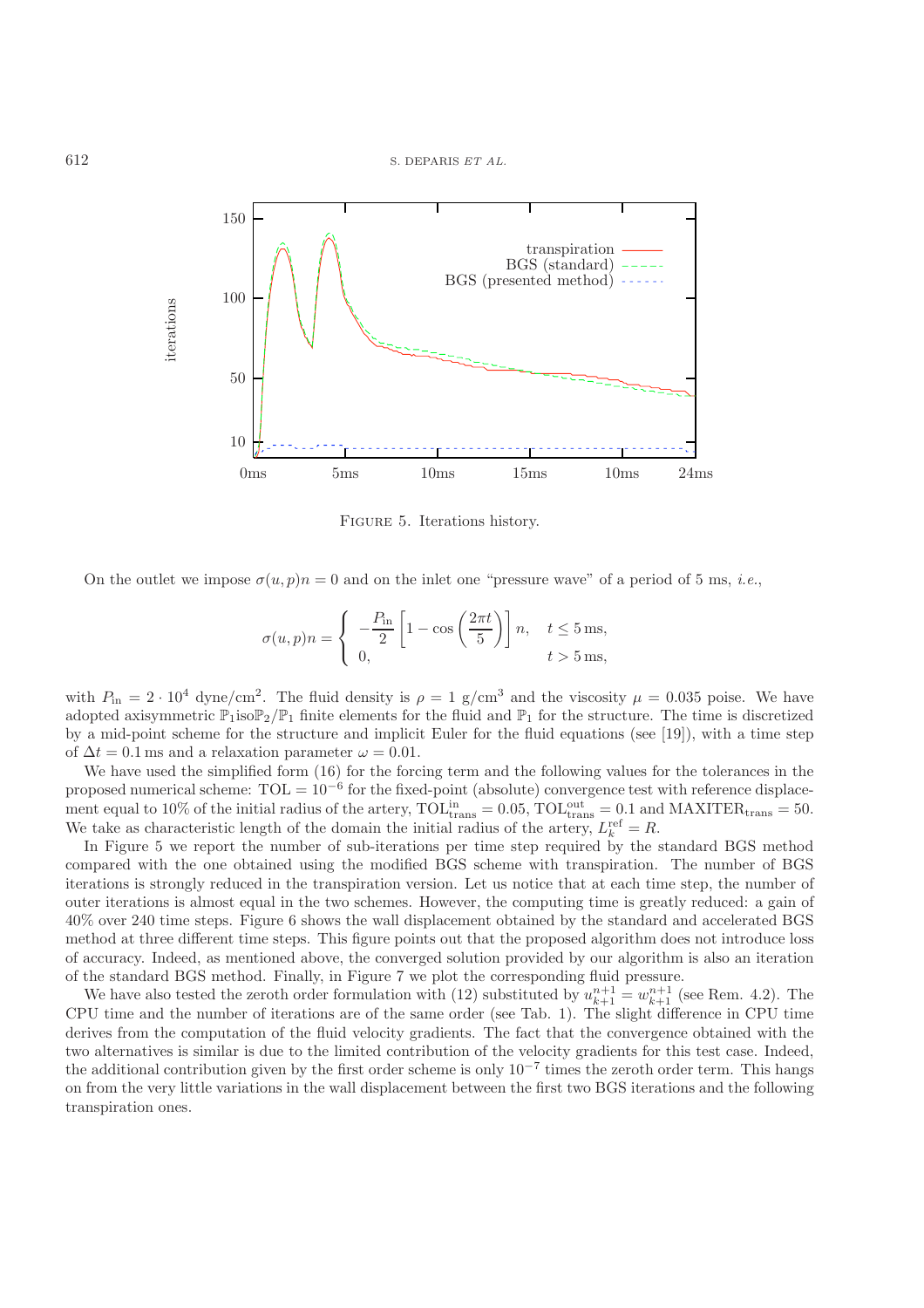

FIGURE 6. Wall displacement.

Table 1. CPU time w.r.t. standard BGS or first order transpiration scheme.

| $\overline{\text{MAXITER}}_{\text{trans}}$ |                                     |                  |
|--------------------------------------------|-------------------------------------|------------------|
| Standard                                   | $113\text{min}$                     |                  |
| Order 0                                    | $66 \text{ min}$   $67 \text{ min}$ |                  |
| Order 1                                    | $69 \text{ min}$                    | $72 \text{ min}$ |

**Remark 5.1.** The superiority of the first order transpiration condition with respect to the zeroth one can be easily underlined when the difference between the transpiration domain and the actual fluid domain are more significant. For example one can modify the algorithm in Figure 3 in order to update the fluid mesh only at the beginning of the time step or every  $n$  time steps (see Fig. 8).

# 6. Conclusion

In this work we dealt with the numerical solution of fluid-structure interaction problems in which the fluid density is comparable to that of the structure (for instance in hemodynamics applications). Thus, at each time step, we had to solve a highly non-linear coupled system, since the fluid domain depends on the unknown structural motion. We proposed a modified fixed-point algorithm which combines the Block-Gauss-Seidel iterations with a transpiration formulation. Numerical experiments pointed out the relevant improvement of computing time with respect to the standard method.

The sensibility analysis of the different parameters (MAXITER<sub>trans</sub>, TOL, use of zeroth or first order transpiration formulation) as well as variants of the algorithm and other tests will be reported in a forthcoming work (see [4]).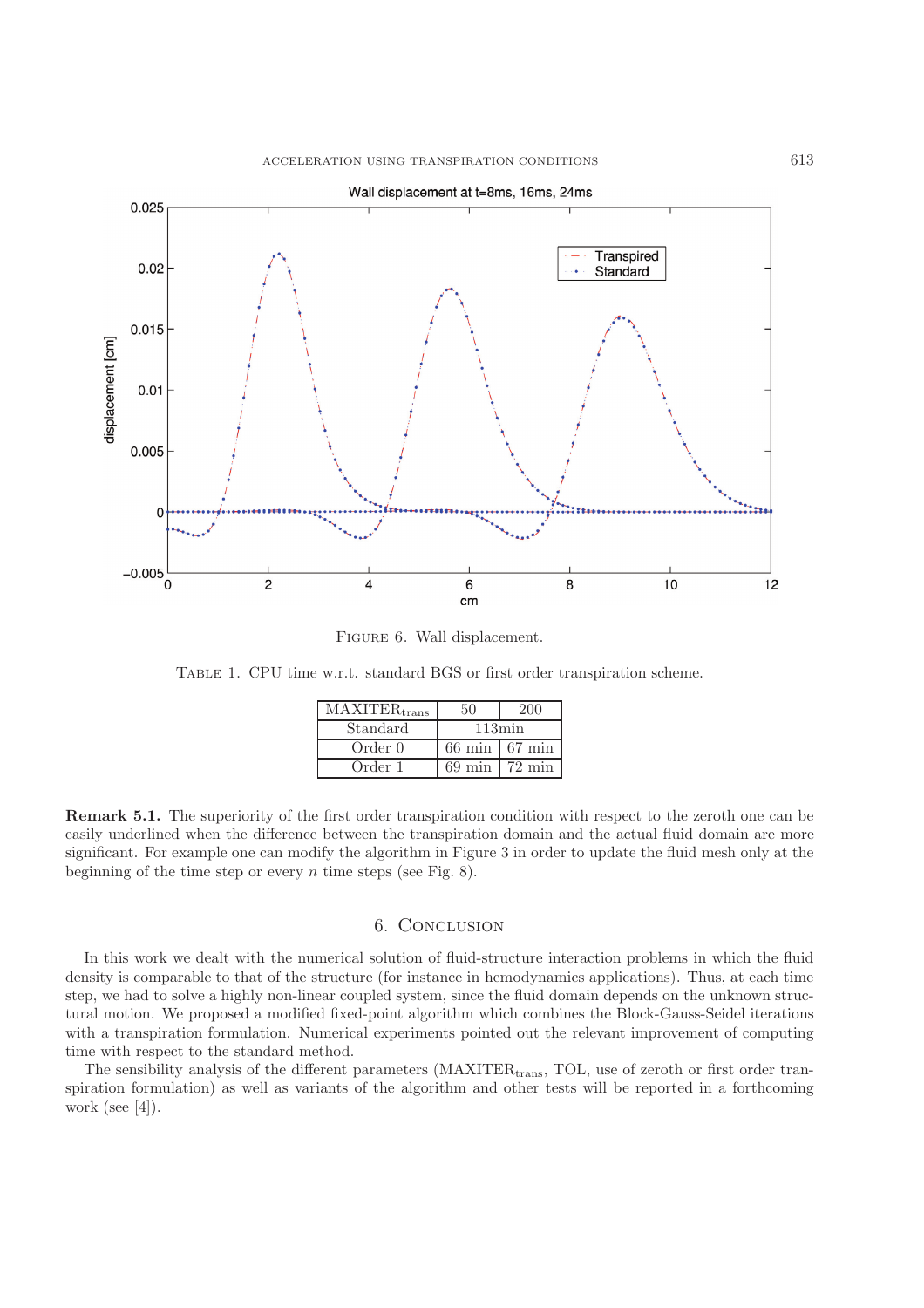

Pressure Wave (time  $= 16$ ms)



Pressure Wave (time  $= 24$ ms)  $0.55 +$  $1.61e+04$  $0.5 1.4e + 04$  $0.4 1.18e + 04$ **Half** section  $9.68e + 03$  $0.3 -$ 7.54e+03  $0.2 5.41e + 03$  $3.27e + 03$  $0.1 1.14e+03$  $\begin{matrix} 0 \\ 0 \\ 0 \end{matrix}$  $-1e+03$  $\frac{6}{6}$ Symmetry axes  $\frac{1}{2}$  $10$  $\frac{1}{4}$  $\overline{8}$  $12$ 

Figure 7. Pressure wave.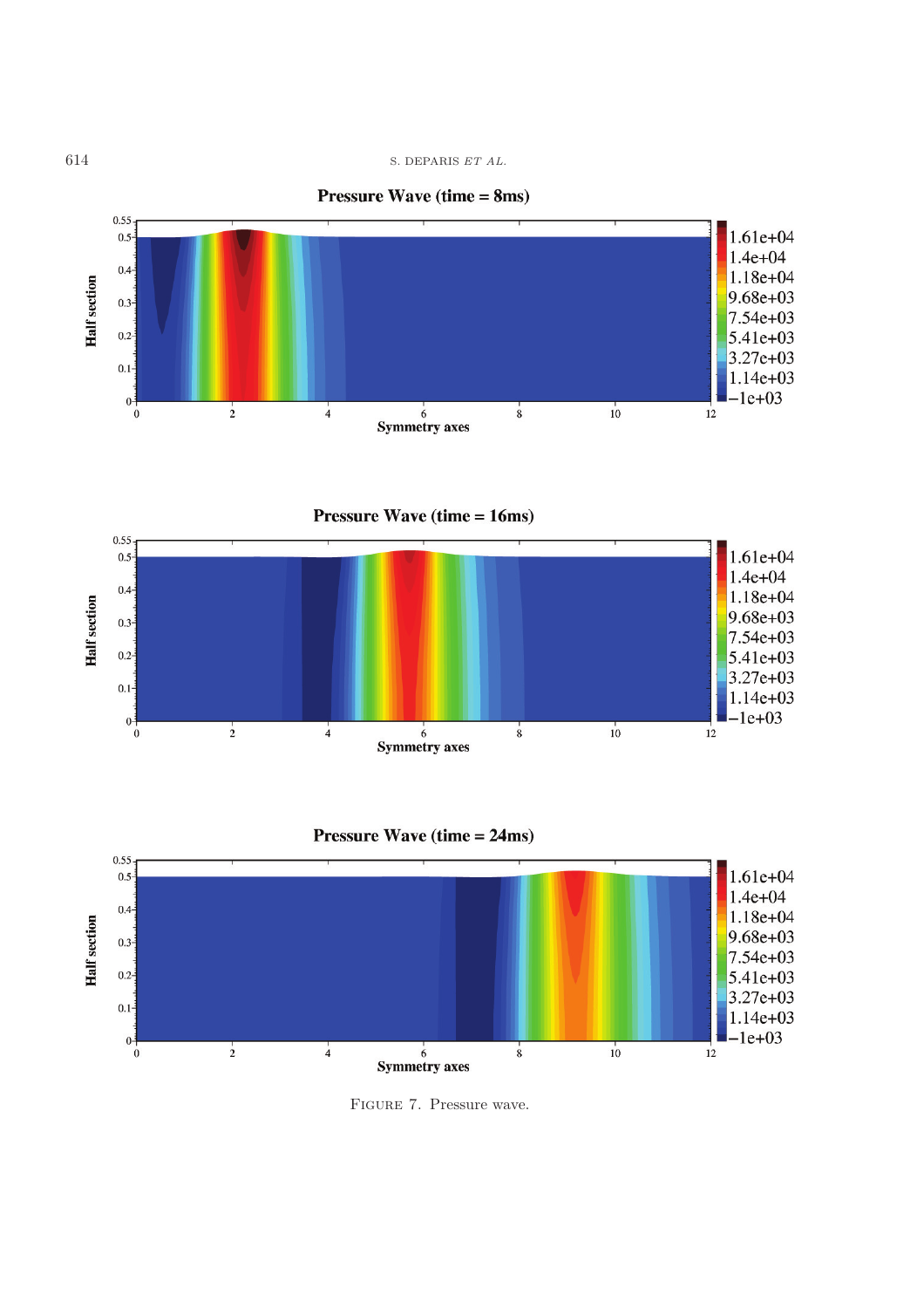

Figure 8. Comparison of the zeroth and first order transpiration condition. The domain is updated only at the beginning of the BGS iterations (Samp 1) or every 5 time steps (Samp 5). We have zoomed a portion of the picture to better evidentiate the different curves. The enhanced accuracy a the second order transpiration condition is appreciated when the domain is updated less often.

*Acknowledgements*. The first author was supported by the ETH board through a stipend for exchange between ETH Zürich and EPF Lausanne. The second author was supported by the Swiss National Science Foundation (contract number 20-65110.01). The third author acknowledges partial support by the European Union through the RTN project HaeMOdel.

### **REFERENCES**

- [1] M. Carrive-B´edouani, P. Le Tallec and J. Mouro, Approximation par ´el´ements finis d'un mod`ele de coques minces g´eom´etriquement exact. *Rev. Europ´eenne El´ ´ em. Finis* **4** (1995) 633–661.
- [2] P.G. Ciarlet, *Mathematical Elasticity*, Vol. I, Three-Dimensional Elasticity. North-Holland, Amsterdam (1988).
- [3] R. Codina and M. Cervera, *Block Iterative Algorithms for Non-Linear Coupled Problems*. Advanced Computational Methods in Structural Mechanics, CIMNE, Barcelona (1996).
- [4] S. Deparis, *Fluid-Structure Interaction Problems in Hemodynamics and Axisymmetric Modeling of Blood Flow*. Ph.D. thesis, École Politechnique Fédérale de Lausanne (EPFL), in preparation.
- [5] J. Donea, An Arbitrary Lagrangian-Eulerian Finite Element Method for Transient Dynamic Fluid-Structure Interactions. *Comput. Methods Appl. Mech. Engrg.* **33** (1982) 689–723.
- [6] T. Fanion, M.A. Fernández and P. Le Tallec, Deriving Adequate Formulations for Fluide Structure Interaction Problems: from ALE to Transpiration. Rev. Européenne Élém. Finis 9 (2000) 681-708.
- [7] C. Farhat and M. Lesoinne, Two Efficient Staggered Algorithms for the Serial and Parallel Solution of Three-Dimensional Nonlinear Transient Aeroelastic Problems. *Comput. Methods Appl. Mech. Engrg.* **182** (2000) 499–515.
- [8] M.A. Fernández, *Modèles Simplifiés d'Interaction Fluide-Structure.* Ph.D. thesis, University of Paris IX, France (2001).
- [9] M.A. Fernández and M. Moubachir, An Exact Block-Newton Algorithm for the Solution of Implicit Time Discretized Coupled Systems Involved in Fluid-Structure Interaction Problems, in *Second MIT Conference on Computational Fluid and Solid Mechanics*, Elsevier (2003).
- [10] L. Formaggia and F. Nobile, A Stability Analysis for the Arbitrary Lagrangian Eulerian Formulation with Finite Elements. *East-West J. Numer. Math.* **7** (1999) 105–131.
- [11] J.F. Gerbeau and M. Vidrascu, A Quasi-Newton Algorithm Based on a Reduced Model for Fluid Structure Problems in Blood Flows. *ESAIM: M2AN* **37** (2003) 631–647.
- [12] W.P. Huffman, R.G. Melvin, D.P. Young, F.T. Johnson, J.E. Bussoletti, M.B. Bieterman and C.L. Hilmes, Practical Design and Optimisation in Computational Fluids Dynamics, in proceedings of the AIAA 24th Fluid Dynamics Conference, Orlando, Florida (1993) 93–3111.
- [13] P. Le Tallec, *Numerical Methods for Nonlinear Three-Dimensional Elasticity*. Handbook of Numerical Analysis, Vol. III, North-Holland, Amsterdam (1994) 465-622.